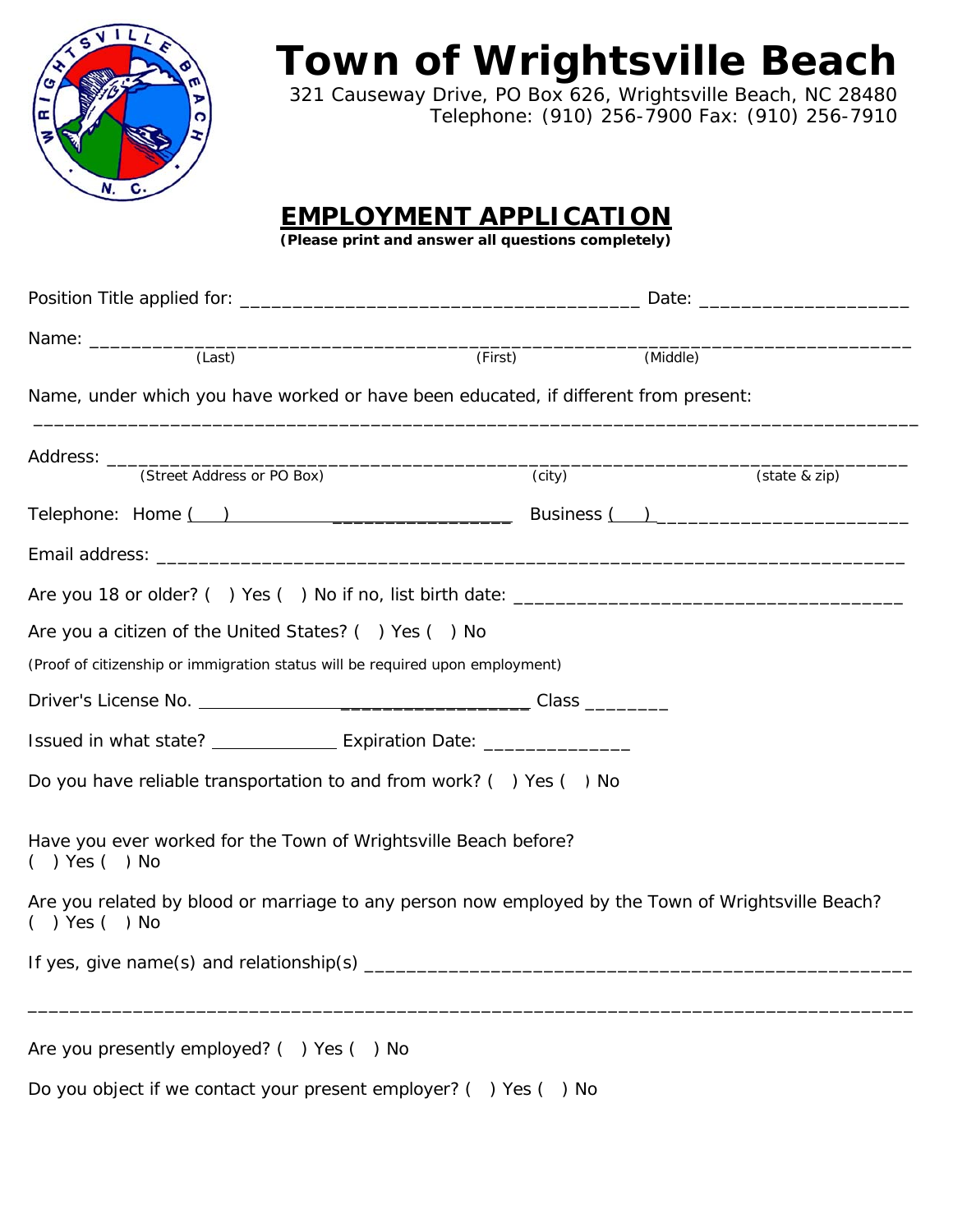#### **PERSONAL REFERENCES**

Please provide the following information for four responsible persons, other than relatives or past employers, who can provide information about your character, ability, experience, personality and other qualities.

|                                                                                | Address <b>contract and a series of the contract of the contract of the contract of the contract of the contract of the contract of the contract of the contract of the contract of the contract of the contract of the contract</b>              |
|--------------------------------------------------------------------------------|---------------------------------------------------------------------------------------------------------------------------------------------------------------------------------------------------------------------------------------------------|
|                                                                                |                                                                                                                                                                                                                                                   |
|                                                                                |                                                                                                                                                                                                                                                   |
|                                                                                |                                                                                                                                                                                                                                                   |
|                                                                                |                                                                                                                                                                                                                                                   |
| disqualification of your application, or termination of any future employment. | work experience thoroughly, indicating how it relates to the position for which you are applying. Include MONTH and YEAR of<br>your beginning and ending dates of employment or experience. Failure to provide complete information may result in |
|                                                                                |                                                                                                                                                                                                                                                   |
|                                                                                |                                                                                                                                                                                                                                                   |
|                                                                                |                                                                                                                                                                                                                                                   |
|                                                                                |                                                                                                                                                                                                                                                   |
|                                                                                |                                                                                                                                                                                                                                                   |
|                                                                                |                                                                                                                                                                                                                                                   |
|                                                                                |                                                                                                                                                                                                                                                   |
|                                                                                |                                                                                                                                                                                                                                                   |
|                                                                                |                                                                                                                                                                                                                                                   |
|                                                                                | <b>EXPERIENCE</b><br>List your most recent experience first. Experience may be paid or unpaid, full-time, part-time, or military. Describe all of your                                                                                            |

 $\_$  ,  $\_$  ,  $\_$  ,  $\_$  ,  $\_$  ,  $\_$  ,  $\_$  ,  $\_$  ,  $\_$  ,  $\_$  ,  $\_$  ,  $\_$  ,  $\_$  ,  $\_$  ,  $\_$  ,  $\_$  ,  $\_$  ,  $\_$  ,  $\_$  ,  $\_$  ,  $\_$  ,  $\_$  ,  $\_$  ,  $\_$  ,  $\_$  ,  $\_$  ,  $\_$  ,  $\_$  ,  $\_$  ,  $\_$  ,  $\_$  ,  $\_$  ,  $\_$  ,  $\_$  ,  $\_$  ,  $\_$  ,  $\_$  ,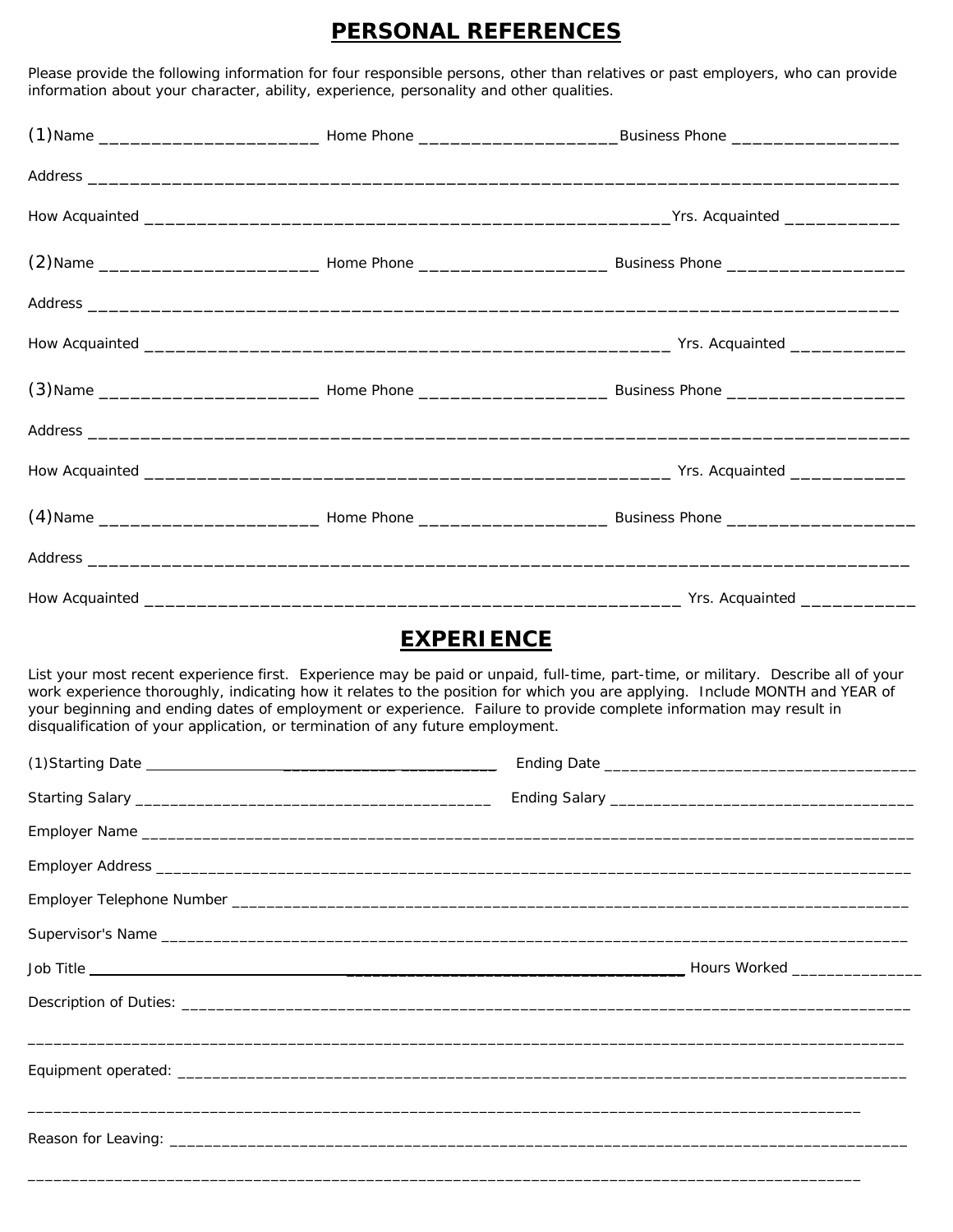# **EXPERIENCE CONTINUED**

| <u> 1990 - Jan James James James James James James James James James James James James James James James James J</u> |  |
|----------------------------------------------------------------------------------------------------------------------|--|
|                                                                                                                      |  |
|                                                                                                                      |  |
|                                                                                                                      |  |
|                                                                                                                      |  |
|                                                                                                                      |  |
|                                                                                                                      |  |
|                                                                                                                      |  |
|                                                                                                                      |  |
|                                                                                                                      |  |
|                                                                                                                      |  |
|                                                                                                                      |  |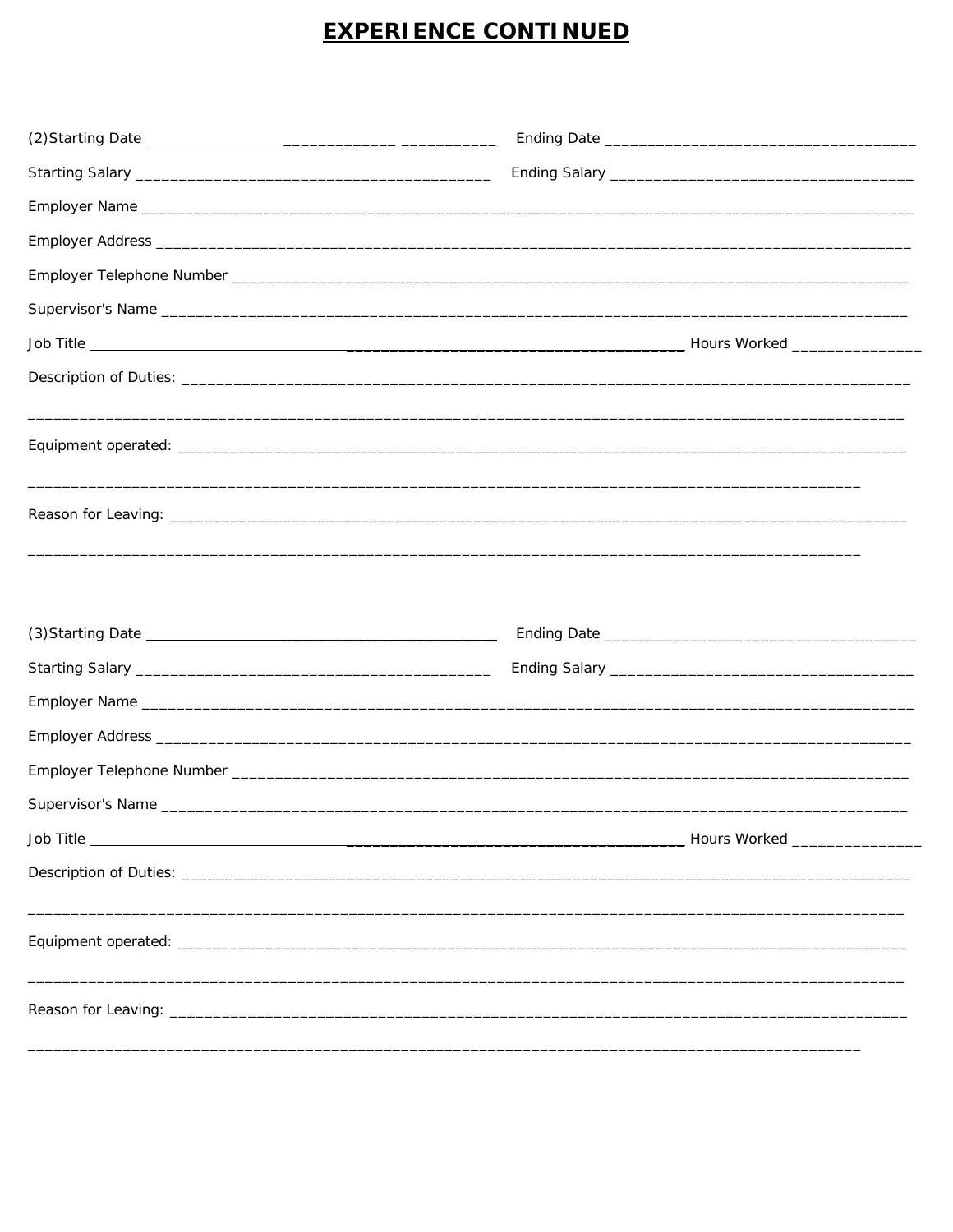#### **GENERAL INFORMATION**

Based upon the job description, do you believe that you are capable of performing in a reasonable manner the activities involved in the job or occupation for which you have applied? ( ) Yes ( ) No

If no, which ones are you incapable of handling? \_\_\_\_\_\_\_\_\_\_\_\_\_\_\_\_\_\_\_\_\_\_\_\_\_\_\_\_\_\_\_\_

Would you be willing to work on weekends and during the evening? () Yes () NO

How many days notice would you require before reporting for work? \_\_\_\_\_\_\_\_\_\_\_\_\_\_\_\_\_\_\_\_\_\_\_\_\_\_\_\_\_

Have you ever been convicted of an offense against the law other than a minor traffic violation? ( ) Yes ( ) No Please explain:

 (A conviction does not mean you cannot be hired. The offense and how recently you were convicted will be evaluated in relation to the job for which you are applying.)

\_\_\_\_\_\_\_\_\_\_\_\_\_\_\_\_\_\_\_\_\_\_\_\_\_\_\_\_\_\_\_\_\_\_\_\_\_\_\_\_\_\_\_\_\_\_\_\_\_\_\_\_\_\_\_\_\_\_\_\_\_\_\_\_\_\_\_\_\_\_\_\_\_\_\_\_\_\_\_\_\_\_\_\_

 $\_$  , and the set of the set of the set of the set of the set of the set of the set of the set of the set of the set of the set of the set of the set of the set of the set of the set of the set of the set of the set of th

| <b>EDUCATION</b>                                                                                                                                                                               |                                                                      |                                                       |                |                    |
|------------------------------------------------------------------------------------------------------------------------------------------------------------------------------------------------|----------------------------------------------------------------------|-------------------------------------------------------|----------------|--------------------|
|                                                                                                                                                                                                | (If additional space is needed, please provide on an attached sheet) |                                                       |                |                    |
| Circle the highest grade you completed in school:<br>1 2 3 4 5 6 7 8 9 10 11 12 13 14 15 16 17 18<br>00000000000000000<br>Did you graduate from high school? Did you obtain a GED certificate? |                                                                      |                                                       |                |                    |
| Name and location of high school attended                                                                                                                                                      |                                                                      |                                                       |                |                    |
| Name(s) and location(s) of<br>colleges or universities<br>attended                                                                                                                             | Major/Minor<br><b>Studies</b>                                        | <b>Dates Attended</b><br>From<br>Τo<br>Mo/Yr<br>Mo/Yr | <b>Degrees</b> | Graduation<br>Date |
|                                                                                                                                                                                                |                                                                      |                                                       |                |                    |
|                                                                                                                                                                                                |                                                                      |                                                       |                |                    |
|                                                                                                                                                                                                |                                                                      |                                                       |                |                    |
|                                                                                                                                                                                                |                                                                      |                                                       |                |                    |
|                                                                                                                                                                                                |                                                                      |                                                       |                |                    |
| Professional Certificate or license related to the job for which you are applying.                                                                                                             |                                                                      |                                                       |                |                    |
| Title                                                                                                                                                                                          | <b>Expiration Date</b>                                               |                                                       |                |                    |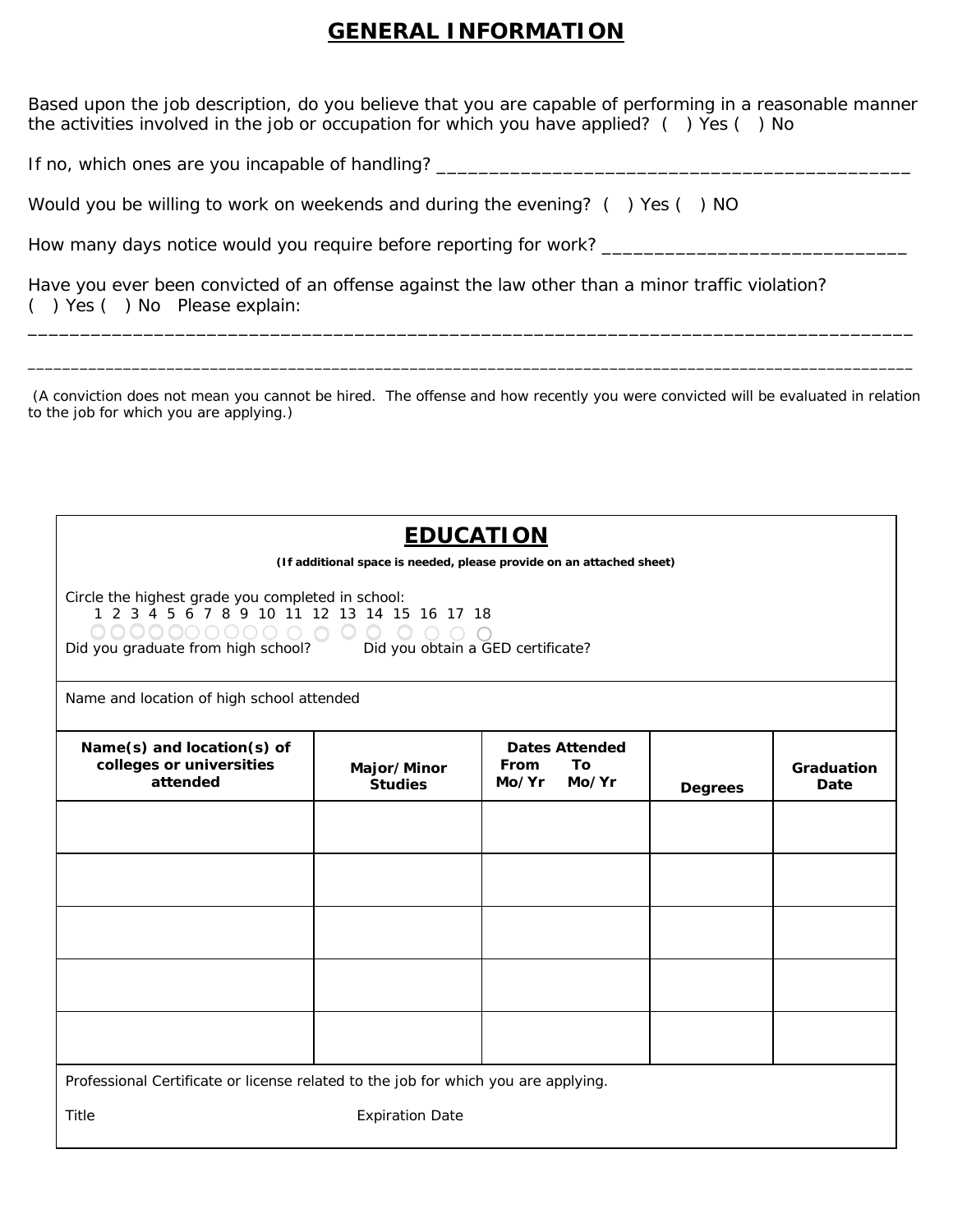#### **SPECIAL TRAINING**

This space is for training or education that demonstrates specific qualifications for the particular job for which you are applying. The training or education may be full-time or part-time, apprenticeships, academic courses, seminars, or other types of training. Training schools, military schools, business colleges, or special courses pertinent to the position applied for should be included. Attach additional pages, if necessary. Attach transcripts, diploma or certificate, if required by vacancy.

| Course | Institution | <b>Dates</b><br>From To<br>Mo/Yr Mo/Yr | <b>Total</b><br><b>Class Hours</b> | License or Certificate Issued |
|--------|-------------|----------------------------------------|------------------------------------|-------------------------------|
|        |             |                                        |                                    |                               |
|        |             |                                        |                                    |                               |
|        |             |                                        |                                    |                               |
|        |             |                                        |                                    |                               |
|        |             |                                        |                                    |                               |
|        |             |                                        |                                    |                               |

| <b>EQUIPMENT SKILLS</b> |  |
|-------------------------|--|
|                         |  |

List any special size and/or type of equipment that you can operate, including office, computers, vehicles, construction, etc.

### **ORGANIZATIONAL AFFILIATIONS**

List all organizational affiliations.